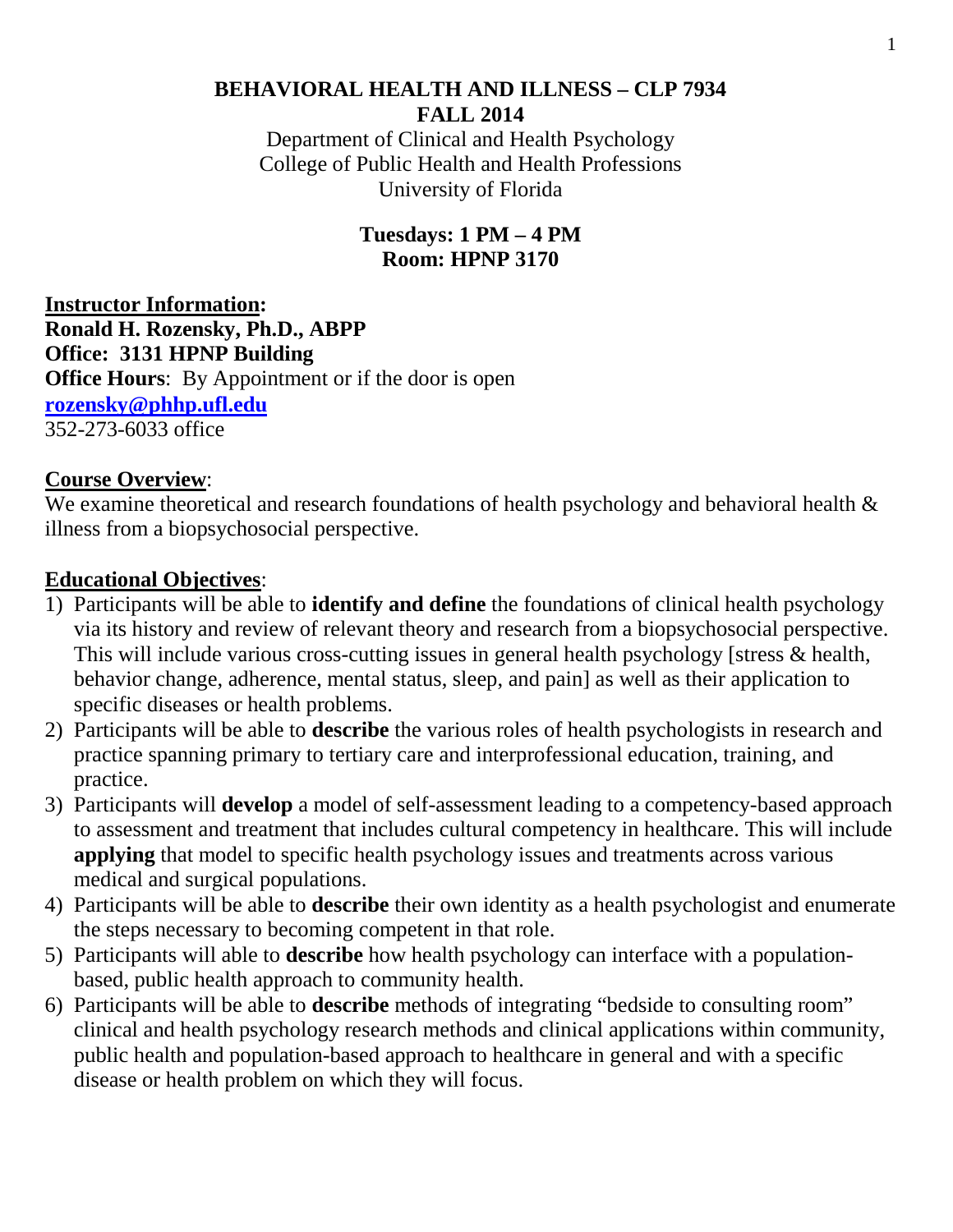#### **Textbooks: [Texts are offered as** *suggested* **readings and should be considered for adding to your personal library when finances allow. Journal articles and chapters, by topic, are listed below]**:

- Ayers, S., Baum, A., Manus, C. Newman, S. Walliston, K., Weinman, J. and West, R. (Eds.) (2007). *Psychology, Health, and Medicine*. New York. Cambridge University Press.
- Barr, D.A. (2007) Introduction to US Health Policy: The Organization, Financing, and Delivery of Health Care in America. Baltimore: Johns Hopkins.
- Baum, A., Revenson, T.A., & Singer, J.E. (2001). *Handbook of health psychology*. Mahwah, NJ: Lawrence Erlbaum. ISBN:0-8058-1495-7.
- Belar, C.D. and Deardorff, W.W. (2008). *Clinical Health Psychology in Medical Settings*. Second Edition. Washington, American Psychological Assn.
- Cohen, L.M., McChargue, D.E., & Collins, F.L. (Eds.) (2003). *The Health Psychology handbook*. Thousand Oaks: Sage.
- Frank, R.G., Baum, A., & Wallander, J.L (Eds.) (2004). *Handbook of Clinical Health Psychology*, *Volume 3*, Washington, D.C., American Psychological Assn.
- Frank, R. G., McDaniel, S.H., Bray, J. H., and Heldring, M. (2004). *Primary Care Psychology*. Washington, D.C., American Psychological Assn.
- Friedman, H.S. and Silver, R.C. (Eds) (2007). *Foundations of Health Psychology*. Oxford: Oxford University Press.
- Haas, L.J. (2004). *Handbook of Primary Care Psychology*. Oxford: Oxford University Press.
- Johnson, S. B., Perry, N., and Rozensky, R.H. (Eds) (2002). *Handbook of Clinical Health Psychology, Volume 1: Medical Disorders and Behavioral Applications*. Washington, D.C.: American Psychological Association
- Kennedy, P. (Ed) (2012). *The Oxford Handbook of Rehabilitation Psychology*. New York: Oxford University Press.
- Raczynski, JM, Leviton, LC (Eds.) (2004). *Handbook of Clinical Health Psychology Volume 2*, Washington, American Psychological Assn.
- Resnick, R.J. and Rozensky, R.H. (1996). (Eds.) *Health Psychology Through the Life Span: Practice and Research Opportunities*. Washington, D.C.: American Psychological Association.
- Robinson, J. D., and James, L. C. (Eds) (2003), *Diversity in Human Interactions: The Tapestry of America*, Oxford University Press, New York.
- Rozensky, R.H., Johnson, N., Goodheart, C. and Hammond, R. (Eds) (2003). *Psychology Builds a Healthy World*. Washington, D.C.: American Psychological Association.
- Rozensky, R.H., Sweet, J.J. and Tovian, S.M. (1997). *Psychological Assessment in Medical Settings*. New York: Plenum.
- Schneiderman, N., Speers, M.A., Silva, J.M., Tomes, H. and Gentry, J.H. (2001). *Integrating Behavioral and Social Sciences with Public Health*. Washington, DC: The American Psychological Association.
- Sweet, J.J., Rozensky, R.H., and Tovian, S.M. (Eds.) (1991), *Handbook of Clinical Psychology in Medical Settings*. New York: Plenum.

# **Class Format:**

This graduate level seminar is specifically designed to maximize a scientist-practitioner's application of health psychology principles built upon a competency-based model of health psychology practice and research. Class participation and dialogue based upon the integration of readings, lectures, and experience will be the major means of learning.

Guest lecturers will present topics and students will be prepared to *ask relevant questions* based upon the **self-assessment model of competency-based health psychology** they develop during the first few class meetings. Our goal is to assure that we have the needed information  $\&$ knowledge to be competent consumers of the literature *and* be prepared to competently address relevant research and clinical questions to build the skills needed to study and work with those patients presenting with the diseases and health-related issues discussed in class.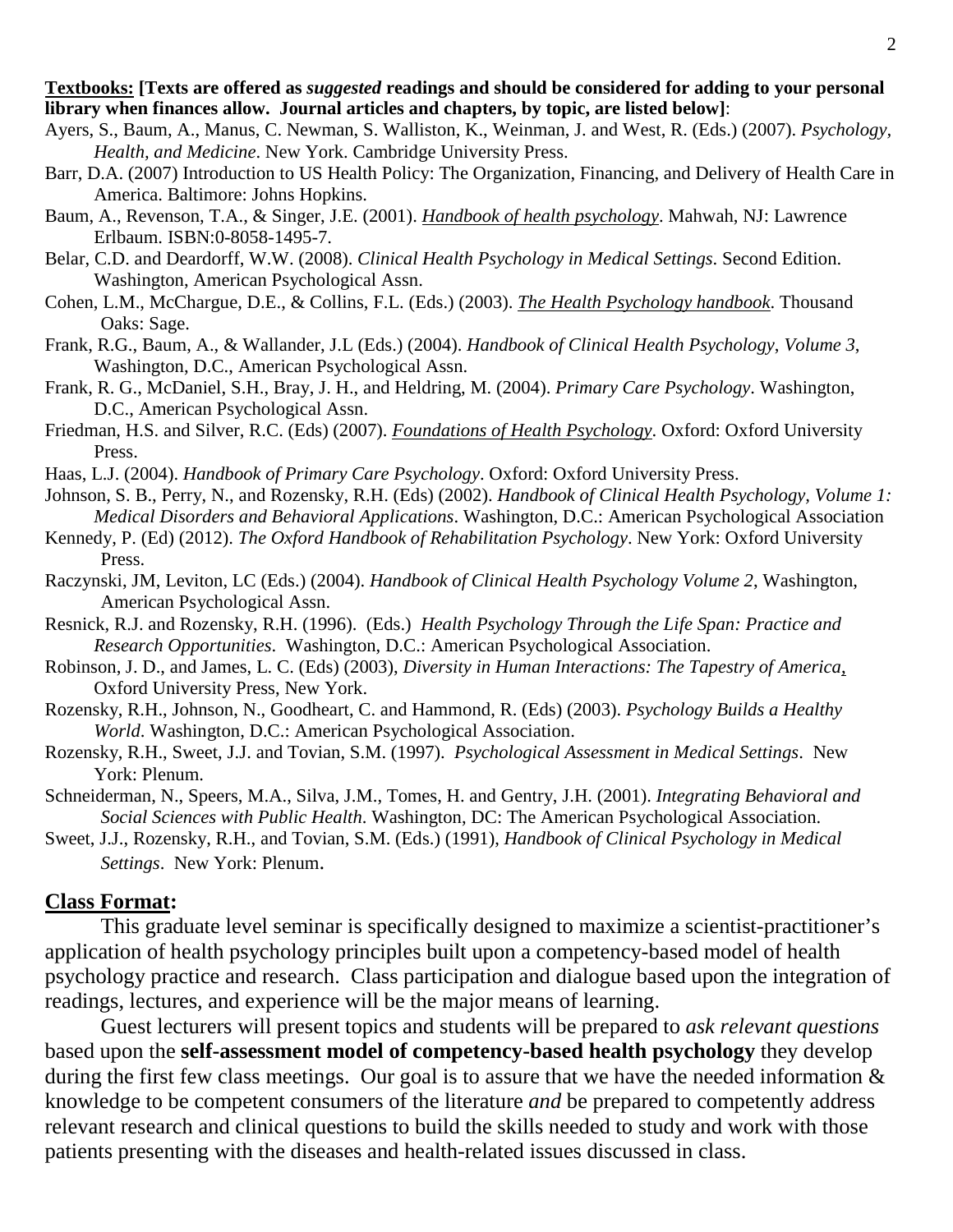

# **Behavioral Health and Illness --- Course Outline (see schedule and dates at end of syllabus)**

| Week 1           | I. Overview, Definition & Models of Health Psychology:                                                                                    |
|------------------|-------------------------------------------------------------------------------------------------------------------------------------------|
|                  | Health Psychologist: Who are we? Where did we come from?                                                                                  |
|                  | What do we do? --- $[Dr. Rozensky]$                                                                                                       |
|                  | II. Biopsychosocial Models of Health in Today's Health Care                                                                               |
|                  | A. Health Belief Models & Stages of Change --- [Dr. Rozensky]                                                                             |
|                  | III. Personality, Stress, Coping, Psychoneuroimmunology and Health -- [Dr. Pereira]                                                       |
| Week 2           | I. Building your competency-based model of Health Psychology -- [Dr Rozensky]<br>II. Paying for HealthCare Services --- [Dr. Paul Duncan] |
| $W_{\mathbf{P}}$ | Inderstanding Adherence --- [Dr. Rozensky]                                                                                                |

- **Week 3** I. Understanding Adherence --- [Dr. Rozensky] II. Formal and Informal Communications, Interprofessionalism, and Health & Behavior Codes --- [Dr. Rozensky]
- Week 4 No class (You should have your final exam topic by now; use this time to visit a Shands Clinic in your topic area or begin preparing your final paper\presentation

## **HEALTH PSYCHOLOGY'S CROSS CUTTING ISSUES**

| Week 5 | I. Putting the Brain into the Mind-Body Connection:              |
|--------|------------------------------------------------------------------|
|        | Mental Status, Medication & Surgical Effects, Concentration, and |
|        | Attentional Issues with Medically Ill Patients --- [Dr. Price]   |

**Week 6** II. Issues in Health Disparities in Health Psychology Research and Practice

[Dr. Whitehead]

- **Week 7** III. Behavioral Change in Health Psychology: A. Weight Management --- [Dr. Perri] B. Smoking Control --- [Dr. Gylys]
- **Week 8** IV. Chronic Pain: A Psychological Perspective --- [Dr. Robinson]
- **Week 9** V. Sleep Disorders and Health Psychology --- [Dr. McCrae]

#### **HEALTH PSYCHOLOGY: TERTIARY AND PRIMARY CARE**

- **Week 10** Cancer and Health Psychology --- [Dr. Pereira]
- **Week 11** Rehabilitation Psychology: TBI as a Model --- [Dr. Ashkanazi]
- **Week 12** Primary Care Psychology --- [Dr. Gylys] Professional Geropsychology --- [Dr. McCrae] Pediatric Psychology --- [Dr. Fedele]
- Week 13 NO CLASS Veterans' Day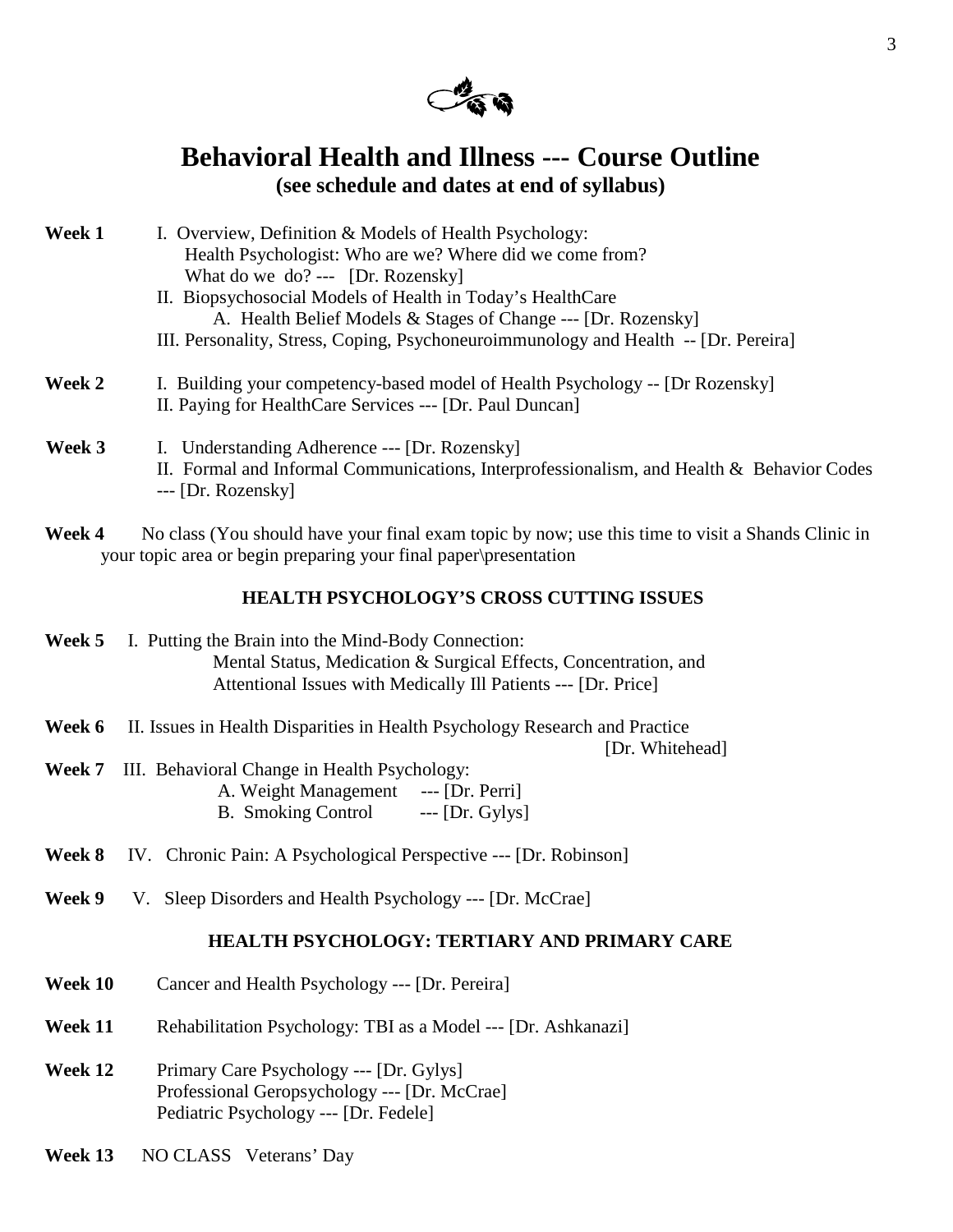Week 14 Health Risk Behaviors, Public Health, Community Health Perspective – [Dr. Christy]

- **Week 15 FINAL PRESENTATIONS [Thanksgiving week]**
- **Week 16 FINAL PRESENTATIONS**
- **Week 17 FINAL PRESENTATIONS**



# **Course Materials\Readings**

#### **Behavioral Health and Illness – Outline with Suggested Readings**

#### **Week 1**

- **I. Overview, Definition & Models of Health Psychology: Health Psychologist: Who are we? Where did we come from? What do we do?**
- American Psychological Association (2000). Guidelines for Psychotherapy with Lesbian, Gay, & Bisexual Clients. Washington, DC: Author.<http://www.apa.org/pi/lgbc/guidelines.html>
- American Psychological Association (2002). Guidelines on Multicultural Education, Training, Research, Practice, and Organizational Change for Psychologists. Washington, DC: Author.<http://www.apa.org/pi/multiculturalguidelines.pdf>
- American Psychological Association (2004). Guidelines for Psychological Practice with Older Adults. *American Psychologist, 59*, 236-260.
- Belar, C.D. (1996). A proposal for an expanded view of health and psychology: The integration of behavior and health. In Resnick & Rozensky (Eds.). Health psychology through the life span: Practice and research opportunities. (pp. 77-84). Washington, D.C.: American Psychological Association.
- Belar, C.D. (1997). Clinical health psychology: A specialty for the  $21<sup>st</sup>$  century. Health Psychology, 16(5), 411-416.
- Benjamin, L.T. (1986). Why don't they understand us? A history of psychology's public image. American Psychologist, 41, 941-946.
- Benjamin, L.T. (2001). American Psychology's Struggle with Its Curriculum: Should a Thousand Flowers Bloom? American Psychologist, 56, 735-742.
- Brown, R.T., Freeman, W.S., Brown, R.A., Belar, C., Hersch, L., Hornyak, L., Rickel, A., Rozensky, R., Sheridan, E., and Reed, G. (2002). The Role of Psychology in Health Care Delivery. *Professional Psychology,* 536-545.
- Deleon, P.H., Howell, W.C., Newman, R., Brown, A.B., Puryear Keota, G., & Sexton, J.L. (1996). Expanding Roles in the  $21<sup>st</sup>$  Centruy. In Resnick & Rozensky (Eds.). Health psychology through the life span: Practice and research opportunities. (pp. 427-454). Washington, D.C.: American Psychological Association.
- Engel, G.L. (1977). The need for a new biomedical model: A challenge for medicine. Science, 196, 129-136.
- Janda, L.H., England, K., Lovejoy, D., & Drury, K. (1998). Attitudes toward psychology relative to other disciplines. Professional Psychology: Research and Practice, 29, 140-142.
- Leventhal, G., Seime, R.J., Wedding, D. and Rozensky, R.H. (2005). The 2003 Survey of Academic Medical Center Psychologists: Implications and Outlook. *Journal of Clinical Psychology in Medical Settings, 12,*  209-220.
- National Working Conference on Education and Training in Health Psychology (1983). Special Issue covering the proceedings of the Arden House Conference. 2, Supplement.
- Newman, R. & Reed, G.M. (1996). Psychology as a health care profession: Its evolution and future directions. In Resnick & Rozensky (Eds.) Health psychology through the life span: Practice and research opportunities. (pp. 9-26). Washington, D.C.: American Psychological Association.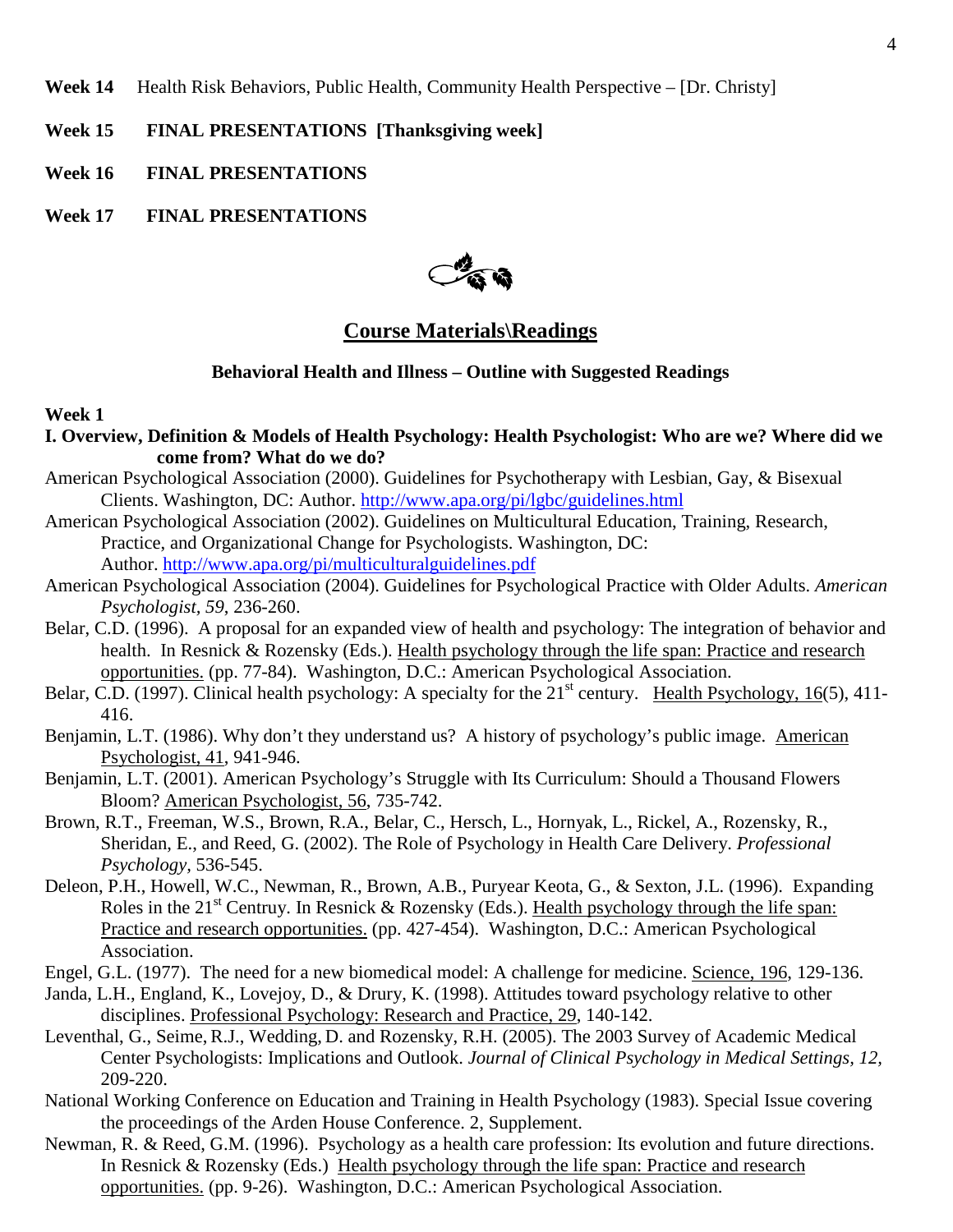- Norcross, J.C., Hedges, M., & Prochaska, J.O. (2002). The face of 2010: A delphi poll on the future of psychology. Professional Psychology: Research and Practice, 33, 316-322.
- Pappas, R.K., Belar, C.D., & Rozensky, R.R. (2004). The practice of clinical health psychology: Professional Issues. In Handbook of clinical and health psychology vol 3., Washington, American Psychological Assn.
- Pruitt, S.D., Klapow, J.C., Epping-Jordan, J.E., and Dresselhaus, T.R. (1998). Moving behavioral medicine to the front line: A model for the integration of behavioral and medical science in primary care. *Professional Psychology: Research and Practice, 29*, 230-236.
- Robinson, J.D. (1998). Race and Ethnicity in the Medical Setting: Psychological Implications. Jouranl of Clinical Psychology in Medical Settings, 5, 235-237. [See entire issue].
- Rozensky, R.H. (1991). Hospitals, Politics, and Psychologists. In Sweet, J.J., Rozensky, R.H., and Tovian, S.M. (Eds.), *Handbook of Clinical Psychology in Medical Settings*. New York: Plenum.
- Rozensky, R.H. (1997), Medical staff membership and participation. In Morris, J. & Banon, J. (Eds.), *Rural Psychologist: Hospital Primer*. Washington, D.C.: American Psychological Association.
- Rozensky, R.H. (2004). Freestanding Psychology: The only way in Academic Health Centers. *The Journal of Clinical Psychology in Medical Settings, 11, 2*, 127-133.
- Rozensky, R. H. (2006). Clinical Psychology in Medical Settings: Celebrating our Past, Enjoying the Present, Building our Future. The Journal of Clinical Psychology in Medical Settings, 13. 343 -352*.*
- Rozensky, R.H., Sears, S. F. and Vazquez Sowell, L. (2007). Clinical Health Psychology: From Hospital Practice into the Community. In Rockefeller, K (Ed). *Psychology, Spirituality and Health Care (Volume II)*. New York: Praeger Press.
- Suls, J., & Rothman, A. (2004). Evolution of the biopsychosocial model: Prospects and challenges for health psychology. Health Psychology, 23, 119-123.

#### **II. Biopsychosocial Models of Health in Today's HealthCare A. Health Belief Models & Stages of Change**

- Bernard, L.C. & Krupat, E. (1995). Understanding health-related behavior. In Health psychology: Biopsychosocial factors in health and illness. (pp. 63-100). Fort Worth, TX: Harcourt Brace College Publishers.
- DiClemente, C. C., J. O. Prochaska, et al. (1991). "The process of smoking cessation: An analysis of precontemplation, contemplation, and preparation stages of change." Journal of Consulting and Clinical Psychology **59**: 295-304..
- O'Connell, D. (1997). Behavior Change. In M.D. Feldman and J.F. Christensen (Eds.). Behavioral Medicine in Primary Care (265-276. Stamford, CT: Appleton & Lange.
- Orleans, C.T., Ulmer, C.C., & Gruman, JC. (2004). The role of behavioral factors in achieving national health outcomes. In Handbook of clinical and health psychology vol 3., Washington, American Psychological Association.
- Prochaska, J. O. and C. C. DiClemente (1986). Toward a comprehensive model of change. Addictive Behaviors: Processes of Change. W. R. Miller and N. Heather. New York, Plenum Press**:** 3-27.Prochaska, J. O. and C. C. DiClemente (1992). Stages of Change in the Modification of Problem Behaviors. Newbury Park, CA, Sage.

## **III. Personality, Stress, Coping, Psychoneuroimmunology and Health**

Ader, R. & Cohen, N. (1993). Psychoneuroimmunology: Conditioning and stress. Annual Review Psychology, 44, 53-85.

Ch. 10, Cohen, McChargue, & Collins .

- Koocher, G.P. (1996). Pediatric oncology: Medical crisis intervention. In Resnick & Rozensky (Eds.). Health psychology through the life span: Practice and research opportunities. (pp. 213-226). Washington, D.C.: American Psychological Association.
- Lovallo, W.R. (1997). History of the concept of stress. In Stress and health: Biological and psychological interactions. (pp. 27-34). Thousand Oaks, CA: Sage.
- Lovallo, W.R. (1997). Normal physiological regulation: The autonomic nervous system and endocrine outflow. In Stress and health: Biological and psychological interactions. (pp. 35-54). Thousand Oaks, CA: Sage.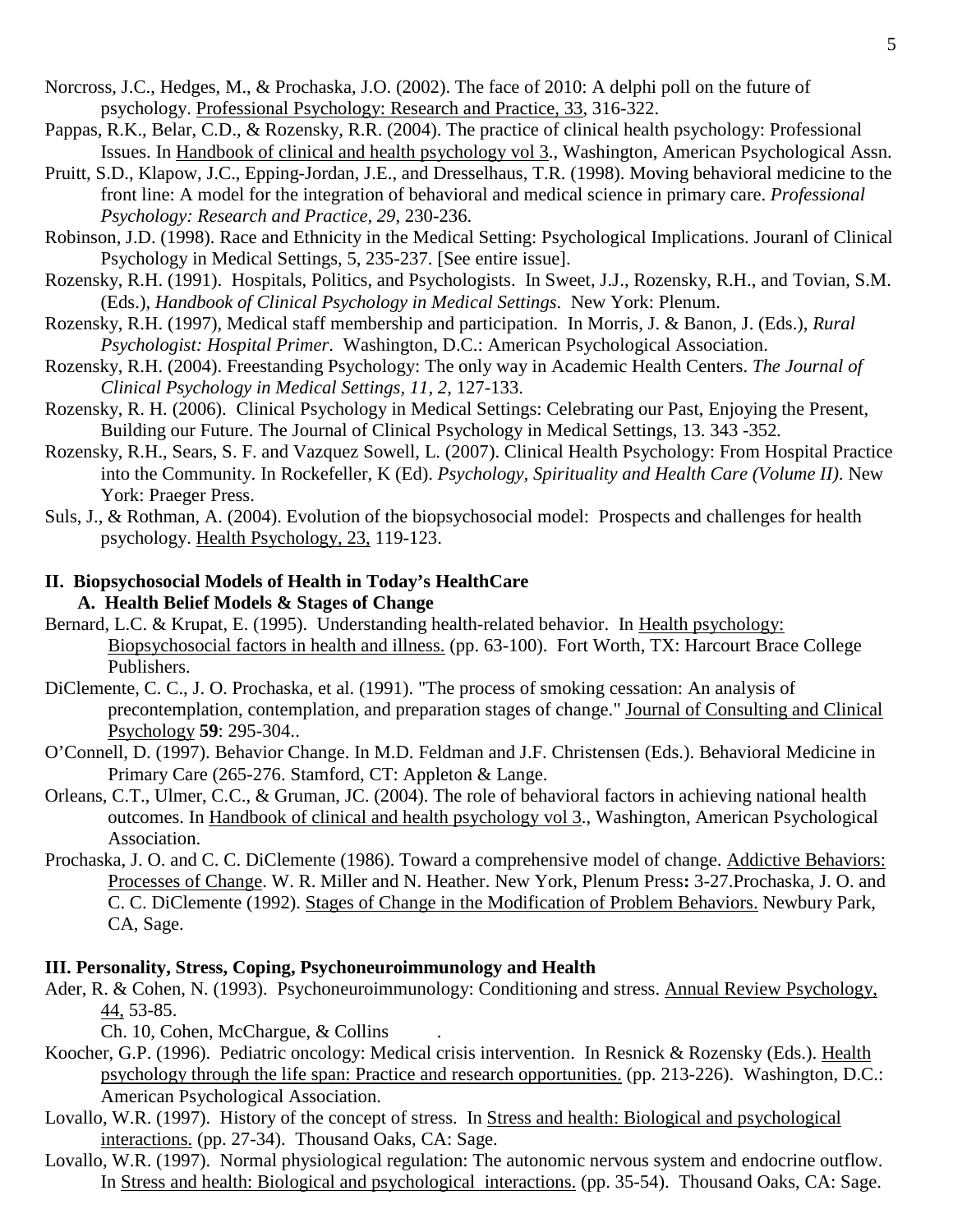- Lovallo, W.R. (1997). Central nervous system integration of the psychological stress response. In Stress and health: Biological and psychological interactions. (pp. 75-100). Thousand Oaks, CA: Sage.
- Lovallo, W.R. (1997). Helplessness, coping, and health. In Stress and health: Biological and psychological interactions. (pp. 101-122). Thousand Oaks, CA: Sage.
- Martin, PD, & Brantley, PJ. (2004). Stress, coping, and social support in health and behavior. In Handbook of clinical and health psychology vol 2., Washington, American Psychological Assn.
- Mookdam, F., & Arthur, H.M. (2004). Social support and its relationship to morbidity and mortality after acute myocardial infarction. Archives of Internal Medicine, 164, 1514-1518.
- Nezu, A. M., Nezu, C. M., Friedman, S. H., Faddis, S., & Houts, P. S. Helping cancer patients cope: A problemsolving approach. American Psychological Association: Washington, DC, 1998.

#### **Week 2**

#### **I. Building your competency-based model of Health Psychology**

- Belar, C.D., Brown, R.A., Hersch, L.E., Hornyak, L.M., Rozensky, R.H., Sheridan, E. P., Brown, R.T., and Reed, G.W. (2001). Self-assessment in clinical health psychology: A model for ethical expansion of practice. Professional Psychology: Research and Practice, 32. 135-141.
- Kaslow, N. J. (2004). Competencies in professional psychology. *American Psychologist, 59*, 774-781.
- Roberts, M. C., Borden, K. A., & Christiansen, M. (2005). Toward a culture of competence: Assessment of competence in the education and careers of professional psychologists. *Professional Psychology: Research and Practice, 36*, 355-361.
- Rodolfa, E. R., Bent, R. J., Eisman, E., Nelson, P. D., Rehm, L., & Ritchie, P. (2005). A cube model for competency development: Implications for psychology educators and regulators. *Professional Psychology: Research and Practice, 36*, 347-354.
- Spruill, J., Rozensky, R.H., Stigall, T., Vazquez, M., Bingham, R.P., and Olvey, D. D. V. (2004). Becoming a Competent Clinician: Basic Competencies in Intervention. Journal of Counseling Psychology, 60, 7, 741- 754.

## **II. Paying for HealthCare Services**

- Chiles, J.A. (1999). The impact of psychological interventions on medical cost offset: A meta-analytic review. Clinical Psychology: Science and Practice, 6, 204-220.
- Friedman, R., Sobel, D., Myers, P., Caudill, M., & Benson, P. (1995). Behavioral medicine, clinical health psychology, and cost offset. Health Psychology, 14, 509-518.
- McKay, N. and Frank, R.G. (2004). "Payment for Clinical Services: From Fundamentals to Practice Considerations," from Handbook of Clinical Health Psychology, Vol. 3 (2004), pp. 321-338.
- Rozensky, R. H. (2011). The Institution of the Institutional Practice of Psychology**:** Health Care Reform and Psychology's Future Workforce. *American Psychologist, 66*, 794-808. Doi: 10.1037/a0024621
- Rozensky, R. H. (2012). Health Care Reform: Preparing the Psychological Workforce. *The Journal of Clinical Psychology in Medical Settings*, *19*, 5-11 DOI: 10.1007/s10880-011-9287-7
- Rozensky, R.H. (2013). Quality Education in Professional Psychology: Flowers Blooming, Flexner and the Future. *American Psychologist, 68*, 701-716. doi: 10.1037/a0033771
- Rozensky, R.H. (2012). Psychology in Academic Health Centers: A True Healthcare Home. *The Journal of Clinical Psychology in Medical Settings*,*19*, 1-11, DOI: 10.1007/s10880-012-9312-5.
- Rozensky, R.H. (2014). Implications of the *Affordable Care Act* for Education and Training in Professional Psychology. *Training and Education in Professional* Psychology, *8*, 1-12. doi: 10.1037/tep0000021`
- Rozensky, R.H. and Janicke, D. M. (2012). Commentary: Health Care Reform and Psychology's Workforce: Preparing for the Future of Pediatric Psychology. *Journal of Pediatric Psychology, 18,* 1-10. doi: 10.1093/jpepsy/jsr111
- Tovian, S. (2004). Health services and health care economics: The health psychology marketplace. Health Psychology, 23, 138-141.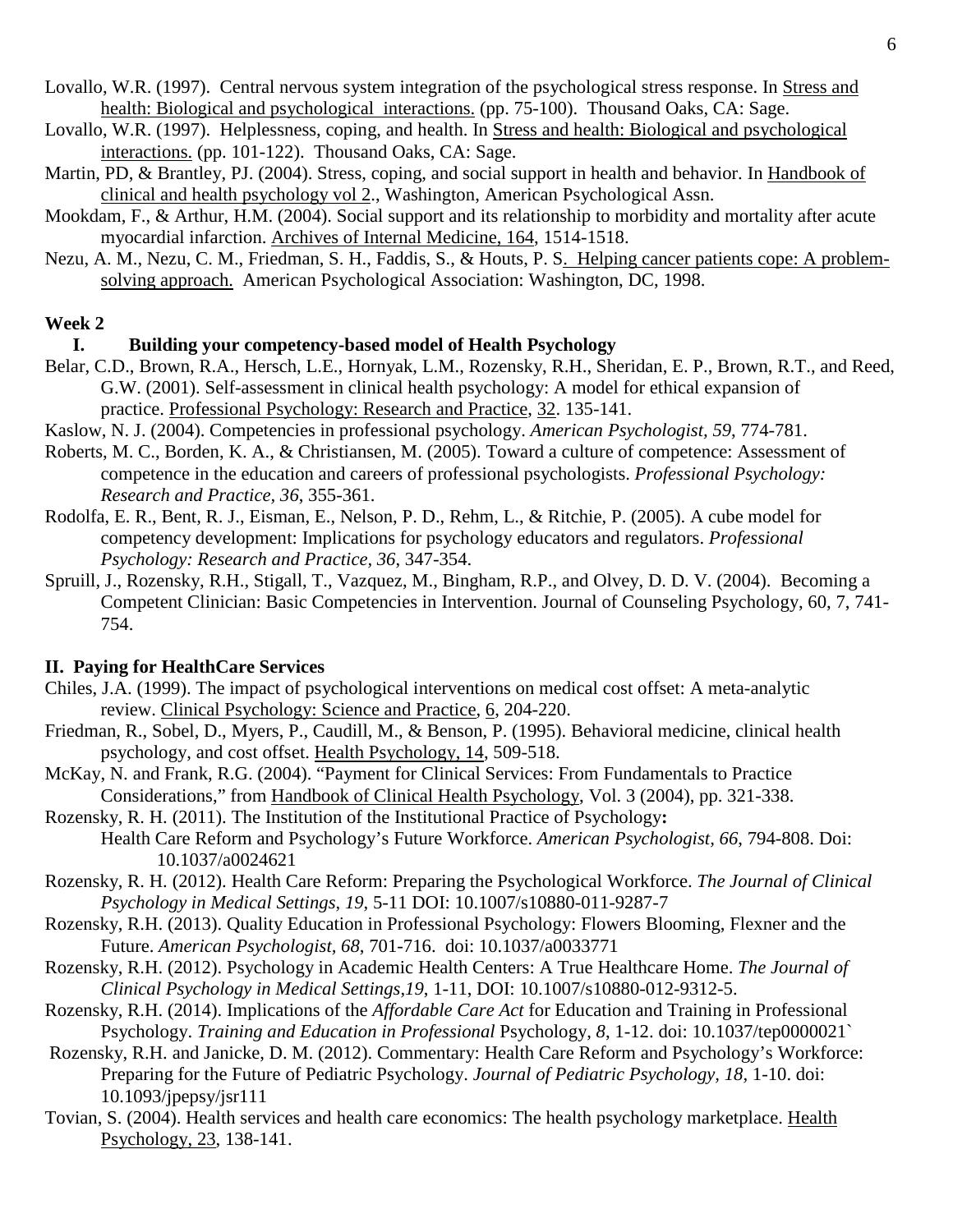#### 7

## **Week 3**

#### **I. Understanding Adherence**

Dunbar-Jacob, J. & Schlenk, E.A. (1996). Treatment adherence and clinical outcome: Can we make a difference? In Resnick & Rozensky (Eds.). Health psychology through the life span: Practice and research opportunities. (pp. 323-346). Washington, D.C.: APA.

#### **II. Formal and Informal Communications, Interprofessionalism, and Health & Behavior Codes**

- Brody, H. (2006). The Physician-Patient Relationship. In D. Wedding & M. Stuber (Eds.), *Behavior & Medicine* (4th ed., pp. 189-199). Cambridge, MA: Hogrefe.
- Hall, J., & Roter, D. (2007). Physician-patient communication. In H. Friedman & R. Cohen Silver (Eds.), *Foundations of Health Psychology* (pp. 325-357). New York: Oxford University Press.
- Lee, S. J., Back, A. L., Block, S. D., & Stewart, S. K. (2002). Enhancing physician-patient communication. *Hematology / American Society of Hematology Education Program*, 464-483.
- Martin, L. R., Jahng, K. H., Golin, C. E., & DiMatteo, M. R. (2003). Physician facilitation of patient involvement in care: correspondence between patient and observer reports. *Behavioral Medicine, 28*(4), 159-164.
- Rozensky, R.H., Sweet, J.J., & Tovian, S.M. (1997). Referral logistics and communication. *Psychological Assessment in Medical Settings*. New York: Plenum. (p 15 -28).
- Rozensky, R. H. (2011). The Institution of the Institutional Practice of Psychology: Health Care Reform and Psychology's Future Workforce. *American Psychologist, 66*, 794-808. Doi: 10.1037/a0024621
- Rozensky, R. H. (2012). Health Care Reform: Preparing the Psychological Workforce. *The Journal of Clinical Psychology in Medical Settings*, *19*, 5-11 DOI: 10.1007/s10880-011-9287-7
- Rozensky, R.H. (2012). Psychology in Academic Health Centers: A True Healthcare Home. *The Journal of Clinical Psychology in Medical Settings*.
- Wilson, S. L., Rozensky, R.H., and Weiss, J (2010). The Advisory Committee on Interdisciplinary Community-Based linkages and the Federal Role in Advocating for Interprofessional Education. *Journal of Allied Health (Special Issue), 39*, 211- 215.
- Zeldow, P., & Makoul, G. (2006). Communicating with patients. In D. Wedding  $\&$  M Stuber (Eds.), *Behavior & Medicine* (4th ed., pp. 201-218). Cambridge, MA: Hogrefe

## **Week 4 Begin preparing your final paper and presentation. Visit a Shands Clinic related to your topic**

## **Week 5 Putting the Brain into the Mind-Body Connection: Mental Status, Medication & Surgical Effects, Concentration, and Attentional Issues with Medically Ill Patients ]** TBA

#### **Week 6 Issues of Health Disparities in Health Psychology Research and Practice**

Gonzalez, D.O., Suleiman, L.I., Ivery, G.D., & Callender, C.O. (2011). Is there a role for race in science and medicine. The Bulletin of the American College of Surgeons, 96, 12- 18

#### **Week 7 Behavioral Change in Health Psychology:**

**A. Weight Management**

TBA

# **B. Smoking Control**

Prochaska, J.O. (1996). Revolution in health promotion: Smoking cessation as a case study. In Resnick  $\&$ Rozensky (Eds.). Health psychology through the life span: Practice and research opportunities. (pp. 361- 376). Washington, D.C.: American Psychological Association.

#### **Week 8 Chronic Pain --- a Psychological Perspective**

Robinson, M.E. and O'Brien, E.M. Chronic Pain. Price, D.D., Hirsh, A., and Robinson, M.E. (2008). Psychological modulation of Pain. In A.I. *Reference. Vol 5*, Pain. San Diego, CA: Academic Press. P 975-1002.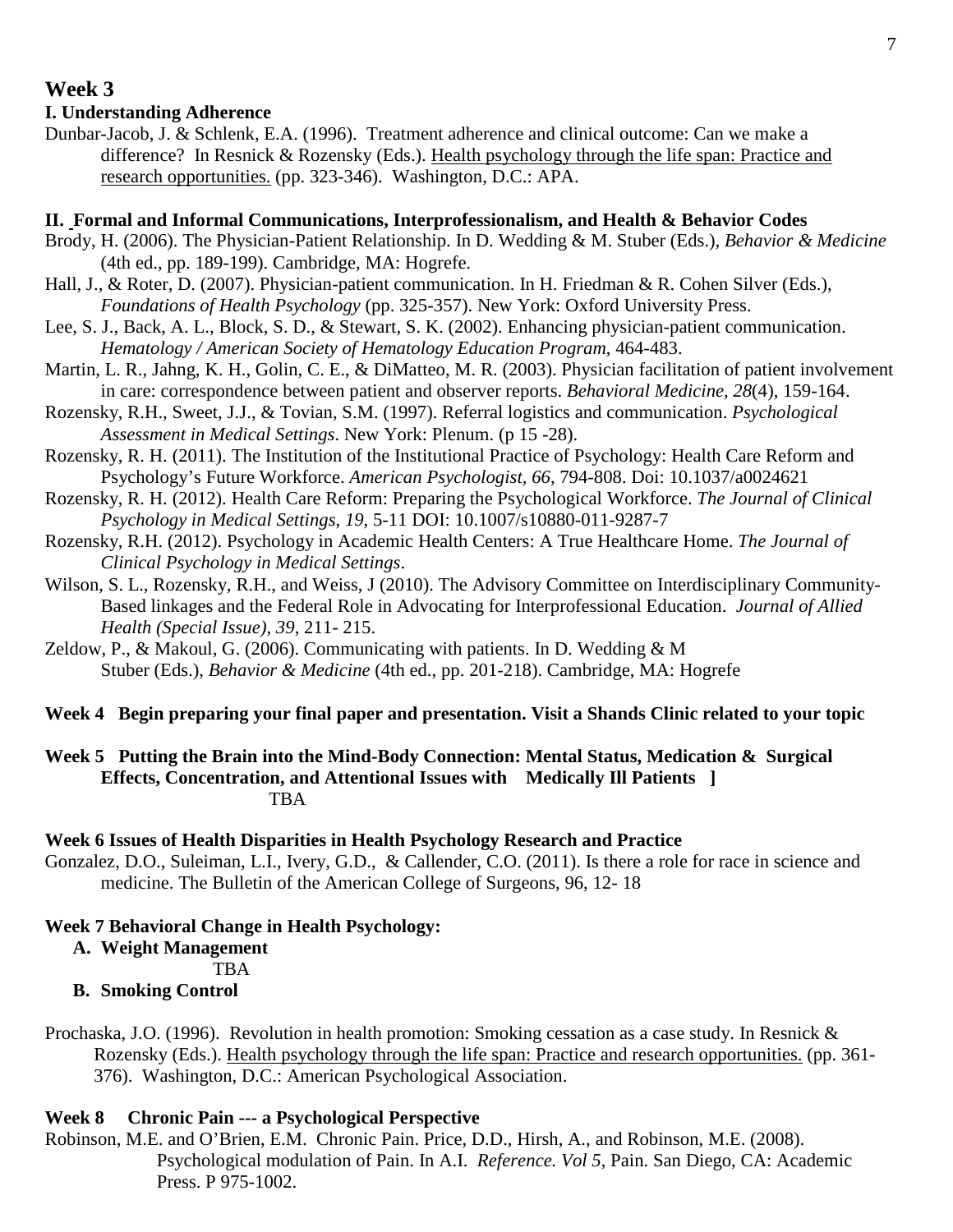## **Week 9 Sleep Disorders and Health Psychology**

- Haynes, P. L. (2005). The role of behavioral sleep medicine in the assessment and treatment of sleep disordered breathing. *Clinical Psychology Review, 25*(5), 673-705.
- Morgenthaler, T., Kramer, M., Alessi, C., Friedman, L., Boehlecke, B., Brown, T., et al. (2006). Practice parameters for the psychological and behavioral treatment of insomnia: an update. An american academy of sleep medicine report. *Sleep, 29*(11), 1415-1419.
- Morin, C. M., Bootzin, R. R., Buysse, D. J., Edinger, J. D., Espie, C. A., & Lichstein, K. L. (2006). Psychological and behavioral treatment of insomnia:update of the recent evidence (1998-2004). *Sleep, 29*(11), 1398- 1414.
- Smith, M. T., & Perlis, M. L. (2006). Who is a candidate for cognitive-behavioral therapy for insomnia? *Health Psychology, 25*(1), 15-19.
- Stepanski, E. J., & Perlis, M. L. (2000). Behavioral sleep medicine. An emerging subspecialty in health psychology and sleep medicine. *Journal of Psychosomatic Research, 49*(5), 343-347.

#### **Week 10**

#### **Cancer and Health Psychology**

TBA

## **Week 11**

#### **Rehabilitation Psychology: TBI as a Model**

*Handbook of Rehabilitation Psychology* Edited by Frank and Eilliott. Chapter 20. Post-Acute Brain Injury.

#### **Week 12**

# **I. Primary Care Psychology**

- Bray, J. H. (1996). Psychologists as primary care practitioners. In Resnick & Rozensky (Eds.). Health psychology through the life span: Practice and research opportunities. (pp. 85-100). Washington, D.C.: American Psychological Association.
- Frank, R.G., McDaniel, S.H., Bray, J.H., Heldring, M. (2004). Primary Care Psychology. Washington, D.C.: American Psychological Association. [selected chapters]
- Haas, L.J. (2004). Handbook of Primary Care Psychology. New York: Oxford. [chapter 1]
- Haley, W.E., McDaniel, S.H., Bray, J.H., Frank, R.G., Heldring, M., Johnson, S.B., Lu, E. G., Reed, G.M., and Wiggins, J.G. (1998). Psychological practice in primary care settings: Practice Tips for Clinicians. Professional Psychology: Research and Practice, 30, 237-244.
- Newman, R.J. and Rozensky, R.H. (1995). Psychology and Primary Care: Evolving Traditions. *Journal of Clinical Psychology in Medical Settings, 2,* 3-6.
- Schroeder, C.S. (1996). Psychologists and pediatricians in collaborative practice. In Resnick & Rozensky (Eds.). Health psychology through the life span: Practice and research opportunities. (pp. 109-132). Washington, D.C.: American Psychological Association.
- Rehm, L.P. (1996). Catching depression in primary care physician's offices. In Resnick & Rozensky (Eds.). Health psychology through the life span: Practice and research opportunities. (pp. 149-162). Washington, D.C.: American Psychological Association.
- Rozensky, R.H. (2014). Implications of *The Patient Protection and Affordable Care Act*: Preparing the Professional Psychology Workforce for Primary Care. *Professional Psychology: Research and Practice, 200-211.* Doi: 10.1037/a0036550
- Sears, S.F., Danda, C.E., & Evans, G.D. (1999). PRIME-MD and rural primary care: Detecting depression in a low income rural population. Professional Psychology: Research and Practice, 30, 357-360.

## **II. Professional Geropsychology**

- Hinrichsen, G. A., Zeiss, A. M., Karel, M. J., & Molinari, V. A. (2010). Competency-based geropsychology training in doctoral internships and postdoctoral fellowships. *Training and Education in Professional Psychology*, *4*(2), 91-98.
- **III. Pediatric Psychology**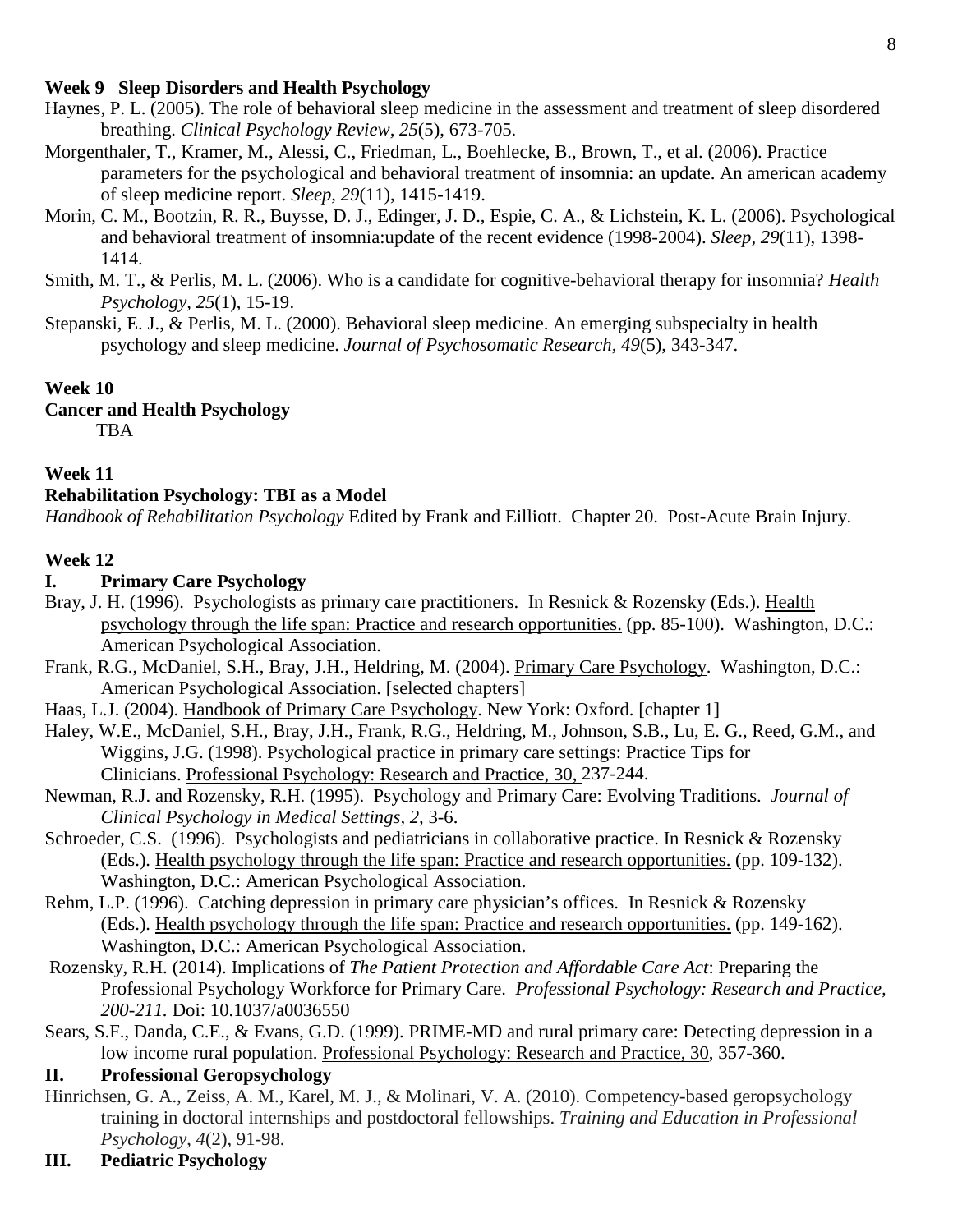Rozensky, R.H. and Janicke, D. M. (2012). Commentary: Health Care Reform and Psychology's Workforce: Preparing for the Future of Pediatric Psychology. *Journal of Pediatric Psychology, 18,* 1-10. doi: 10.1093/jpepsy/jsr111

#### **Week 13 No Class -- Veterans' Day**

#### **Week 14 Health and Behavior from a Public Health, Community Health Perspective**

- Berry, D, Urban, A, & Grey, M. (2006). Understanding the Development and Prevention of Type 2 Diabetes in Youth (Part 1). *Journal of Pediatric Health Care, 20,* 3-10
- Curbow, B, Bowie, J, Garza, M, McDonnell, KA, Scott, LA, Coyne, CA, & Chiappelli, T (2004) Community-Based Cancer Screening Programs in Older Populations: Making Progress But Can We Do Better? *Preventive Medicine, 38,* 676-693*.*
- Muehrer, P., Afifi, A. Coyne, J., Kring, A., Merson, M., Prohaska, T., & Rozensky, R. (2002). Research on Mental Disorders: Overcoming Barriers to Collaborations Between Basic Behavioral Scientists and Public Health Scientists. *Journal of Clinical Psychology in Medical Settings, 9, 252-262.*
- Stokols, D. (1996). Translating social ecological theory into guidelines for community health promotion. *American Journal of Health Promotion*, 10 (4), 282-298.

## **Week 15 FINAL PRESENTATIONS [Thanksgiving Week]**

**Week 16 FINAL PRESENTATIONS**

#### **Week 17 FINAL PRESENTATIONS**

#### **Course Requirements/Evaluation/Grading**

## **Final Exam:**

Your "final exam" will be an in class presentation based upon your review of a chosen disease or medical problem. You also will provide this in written form [emailed to each class member], including references, so that all presentations can be shared and each student can prepare a booklet of information covering all the disorders we review.

Please discuss your chosen topic with Dr. Rozensky by [at the latest] week #4 of the class for his review and "sign off" so that we have a balanced, and non-repetitive portfolio of diseases and disorders [email him the final topic and title by week 10].

**Do NOT select a disorder in your area of research or clinical [sub]specialty**. This is an opportunity to branch out and find out about a disease, disorder, or condition, **new to you!**

Presentations should be organized using the outline we discuss and formulate in class regarding the list of **questions needed to gain competency** in any area or topic in health psychology. This also should include the information contained in the self study article by Belar, et al. That is, integrate the Division 38 competencies in health psychology with the Belar, et al questions to form your model of health psychology. Then use your chosen disear or problem to illustrate that information. Some points to help organize your presentation:

[1] Include the information necessary to describe the disease or problem and needed for us to understand the disorder; include prevalence, mortality and morbidity information. This includes references to the medical definitions of the problem and how it is [medically] diagnosed and how the patient might present to the health psychologist upon referral. Include the assessment[s] of the psychosocial issues related it to it and the psychological treatments used with patients with that diagnosis or problem. What medications, surgical, or rehabilitation approaches are used to treat this problem; what are the "side effects," and what does the health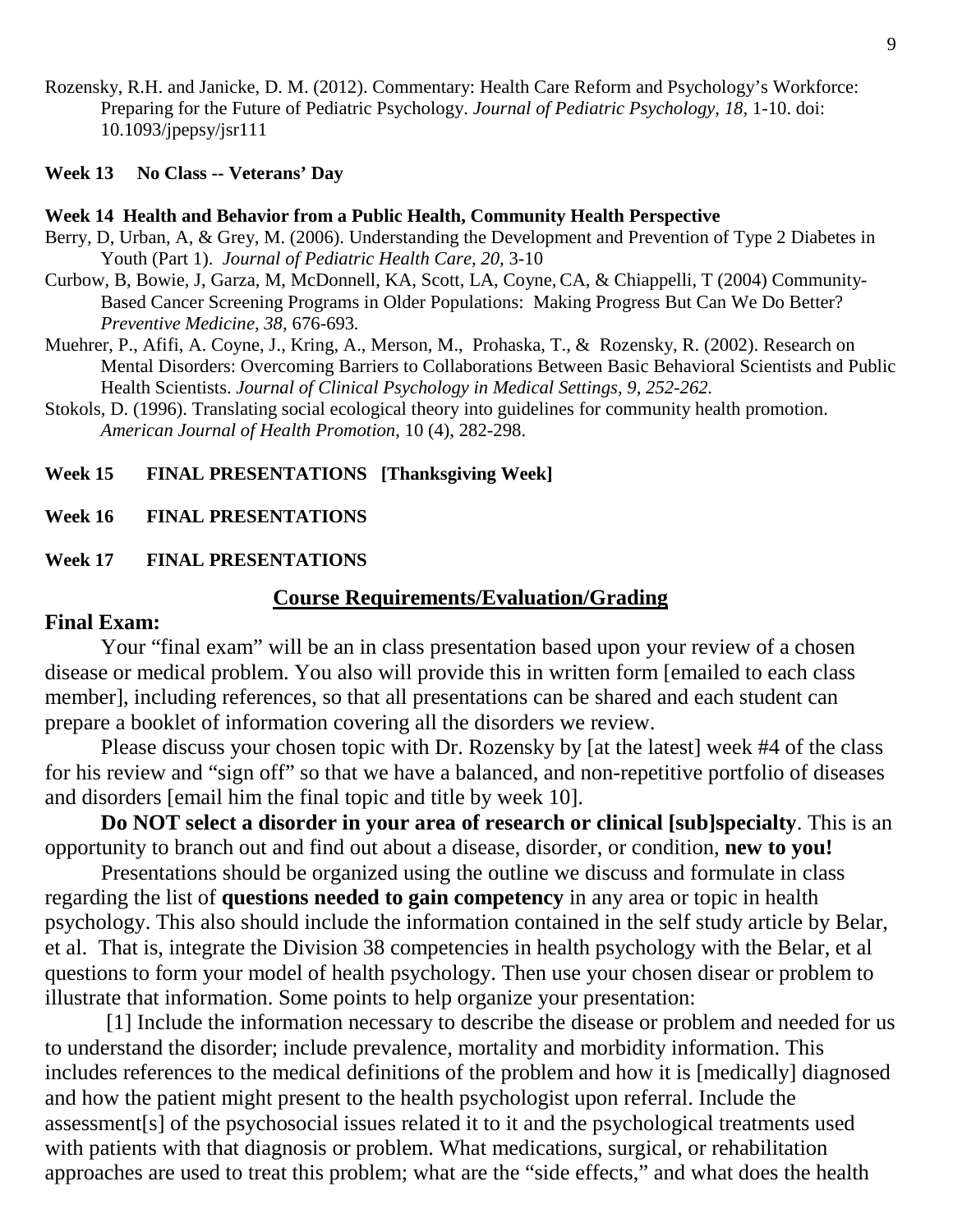psychologist need to be aware of. [2] Where evidence-based approaches exist in the psychological literature for both assessment and treatment, please highlight those and\or detail what is missing in the literature or where improvements could occur both in the research and clinical areas.

[3] Identify at least one web site that provides information and assistance to patients regarding your chosen disease and identify the extent of psychological and/or "coping" and/or self management information that is available for the condition on the web. For example, determine if there are portions of the website devoted to stress, coping, or psychological distress. Provide at least one paragraph that critiques the site for its strengths and weaknesses and your perception of the helpfulness of the site for the consumer. [4] Demonstrate that website when you do your in class "final exam" presentation and present discussion of improvements to the psychological material on the website that would enhance the information and website, if necessary.

[5] Include in your presentation information about services for patients with your chosen disease\disorder *within our own Health Science Center* [if such services exist or why they do not]. This should include *finding* the relevant department, service, or clinic here at Shands & the HSC and *talking directly* with the medical attending, nurse, and/or other healthcare professional about their services, patient demographics, and what, if any, health psychological services are available for their patients. If none exists, detail what you learned as to "why not."

[6] Describe a "best case" clinical service for this patient population, how you would integrate that service into the medical\surgical clinic you visited, and what research issues you would build into "your scientist-practitioner day in that clinic." If the service exists, how might it be improved? [7] Prepare a brief handout or "talking points" you would offer the professional staff in your area of interest to help them begin, or enhance, the health psychological services they do, or could provide. [8] Prepare a brief handout or brochure for the patients acquainting them to your [proposed] health psychology services.

[9] What is the current psychological research in this area and what would you recommend as future directions? [you can work this into the presentation or do it as a separate section].

Current Clinical & Research Experience[s]:At the beginning of each class, time will be set aside for discussion of any experiences class members have had in the Clinic, hospital or research lab. This could include clinical questions, research problems, or interesting professional experiences related to clinical health psychology. Use of this time will be up to the discretion of the class and the willingness to suggest issues or bring up topics.

# **Course Grading**:

75% "Final Exam" presentation (comprehensiveness including integrating the Division 38 competencies & Belar et al questions), clarity, and mastery of material presented including responses to questions); written summary distributed to the class on day of presentation 25% In class participation throughout the semester including questions for visiting presenters [it is expected that discussions and your questions should focus on answering the self study and competency issues developed in class].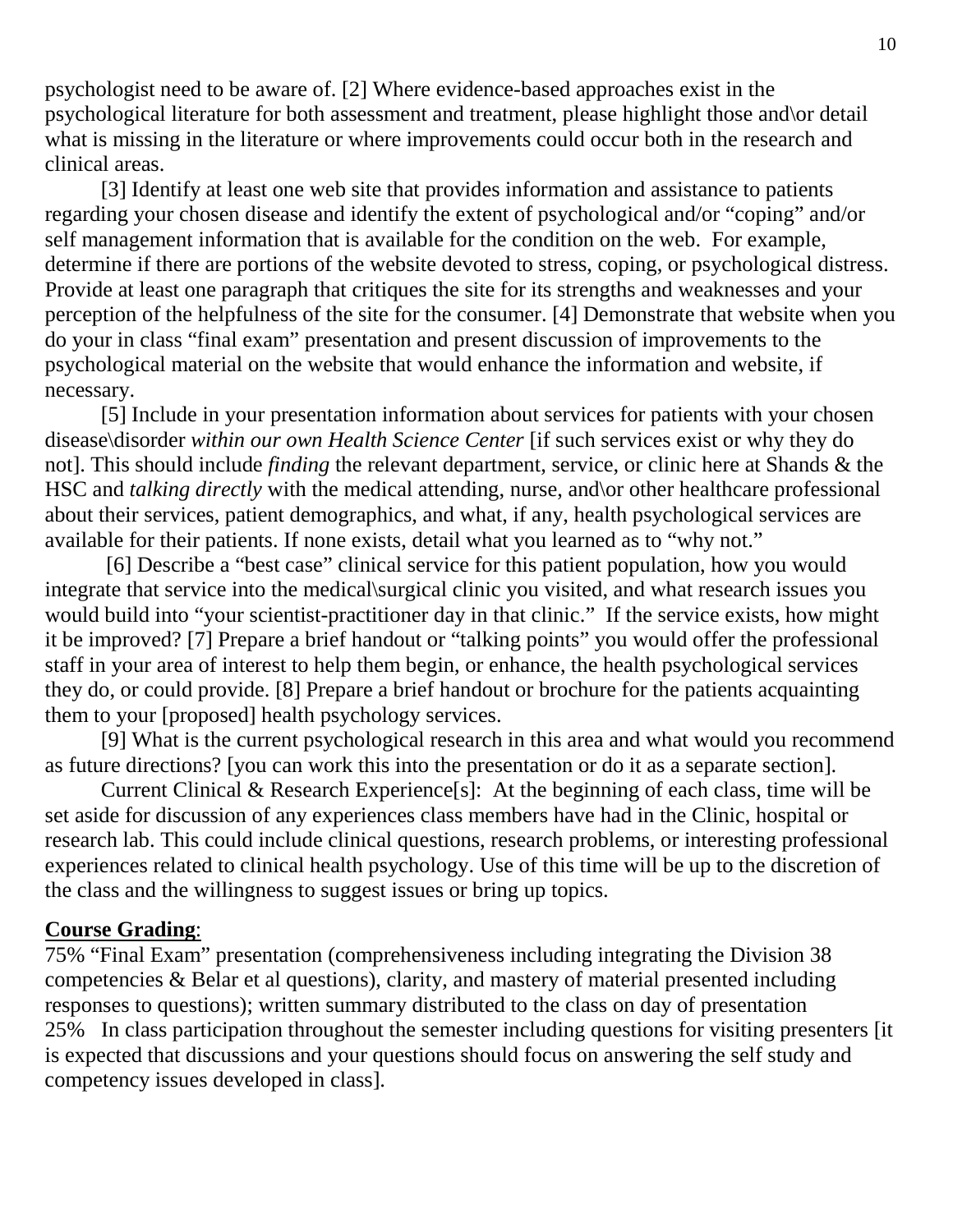# **Per the UF website:**

| Percentage          |         |     |      |                                                                  |      |      |               |      |     |     |         |              |
|---------------------|---------|-----|------|------------------------------------------------------------------|------|------|---------------|------|-----|-----|---------|--------------|
| or points           |         |     |      |                                                                  |      |      |               |      |     |     |         |              |
| earned in           | $93% -$ |     |      | $90\%$ -   87%-   83%-   80%-   77%-   73%-   70%-   67%-   63%- |      |      |               |      |     |     | $60% -$ | <b>Below</b> |
| class               | 100%    | 92% | 89%  | 86%                                                              | 82%  | 79%  | 76%           | 72%  | 69% | 66% | 62%     | 60%          |
| <b>Letter Grade</b> | A       | A-  | $B+$ | B                                                                | $B-$ | $C+$ | $\mathcal{C}$ | $C-$ | D+  | D   | D-      |              |
| equivalent          |         |     |      |                                                                  |      |      |               |      |     |     |         |              |
|                     |         |     |      |                                                                  |      |      |               |      |     |     |         |              |

| Letter<br>Grade | A   | $A-$ | $B+$           | B   | <b>B-</b> | $C+$       | $\sim$<br>ັ | $\mathbf{r}$<br>U- | $D+$ | D   | D-   | E   | <b>WF</b> |     | <b>NG</b> | $S-U$ |
|-----------------|-----|------|----------------|-----|-----------|------------|-------------|--------------------|------|-----|------|-----|-----------|-----|-----------|-------|
| Grade           | 4.0 | 3.67 | $\cap$<br>J.JJ | 3.0 | 2.67      | 23<br>ں ن⊾ | 2.0         | 1.67               | 1.33 | 0.1 | 0.67 | 0.0 | 0.0       | 0.0 | 0.0       | 0.0   |
| <b>Points</b>   |     |      |                |     |           |            |             |                    |      |     |      |     |           |     |           |       |

For greater detail on the meaning of letter grades and university policies related to them, see the Registrar's Grade Policy regulations at<http://www.registrar.ufl.edu/catalog/policies/regulationgrades.html>

# **Statement of University's Honesty Policy\Academic Integrity:**

Students are expected to act in accordance with the University of Florida policy on academic integrity (see Student Conduct Code, the Graduate Student Handbook or this web site for more details: [www.dso.ufl.edu/judicial/procedures/academicguide.php\)](http://www.dso.ufl.edu/judicial/procedures/academicguide.php). Cheating, lying, misrepresentation, or plagiarism in any form is unacceptable and inexcusable behavior. **"We, the members of the University of Florida community, pledge to hold ourselves and our peers to the highest standards of honesty and integrity."**

# **Policy Related to Class Attendance and Policy Related to Make-up Exams or Other Work:**

Student should attend and be prepared to participate in all class sessions. Personal issues with respect to class attendance or fulfillment of course requirements will be handled on an individual basis.

# **Statement Related to Accommodations for Students with Disabilities:**

If you require classroom accommodation because of a disability, you must first register with the Dean of Students Office [\(http://oss.ufl.edu/\)](http://oss.ufl.edu/). The Dean of Students Office will provide documentation to you, which you then give to the instructor when requesting accommodation. The College is committed to providing reasonable accommodations to assist students in their coursework.

# **Counseling and Student Health:**

Students may occasionally have personal issues that arise in the course of pursuing higher education or that may interfere with their academic performance. If you find yourself facing problems affecting your coursework, you are encouraged to talk with an instructor and to seek confidential assistance at the University of Florida Counseling Center, 352-392-1575, or Student Mental Health Services, 352-392-1171. Visit their web sites for more information:<http://www.counsel.ufl.edu/> or<http://www.health.ufl.edu/shcc/smhs/index.htm#urgent>

The Student Health Care Center at Shands is a satellite clinic of the main Student Health Care Center located on Fletcher Drive on campus. Student Health at Shands offers a variety of clinical services, including primary care, women's health care, immunizations, mental health care, and pharmacy services. The clinic is located on the second floor of the Dental Tower in the Health Science Center. For more information, contact the clinic at 392-0627 or check out the web site at: [www.health.ufl.edu/shcc.](http://www.health.ufl.edu/shcc) Crisis intervention is always available 24/7 from Alachua County Crisis Center: (352) 264-6789. *Do not wait until you reach a crisis to come in and talk. Many students have been helped through stressful situations impacting their academic performance. You are not alone so do not be afraid to ask for assistance*.